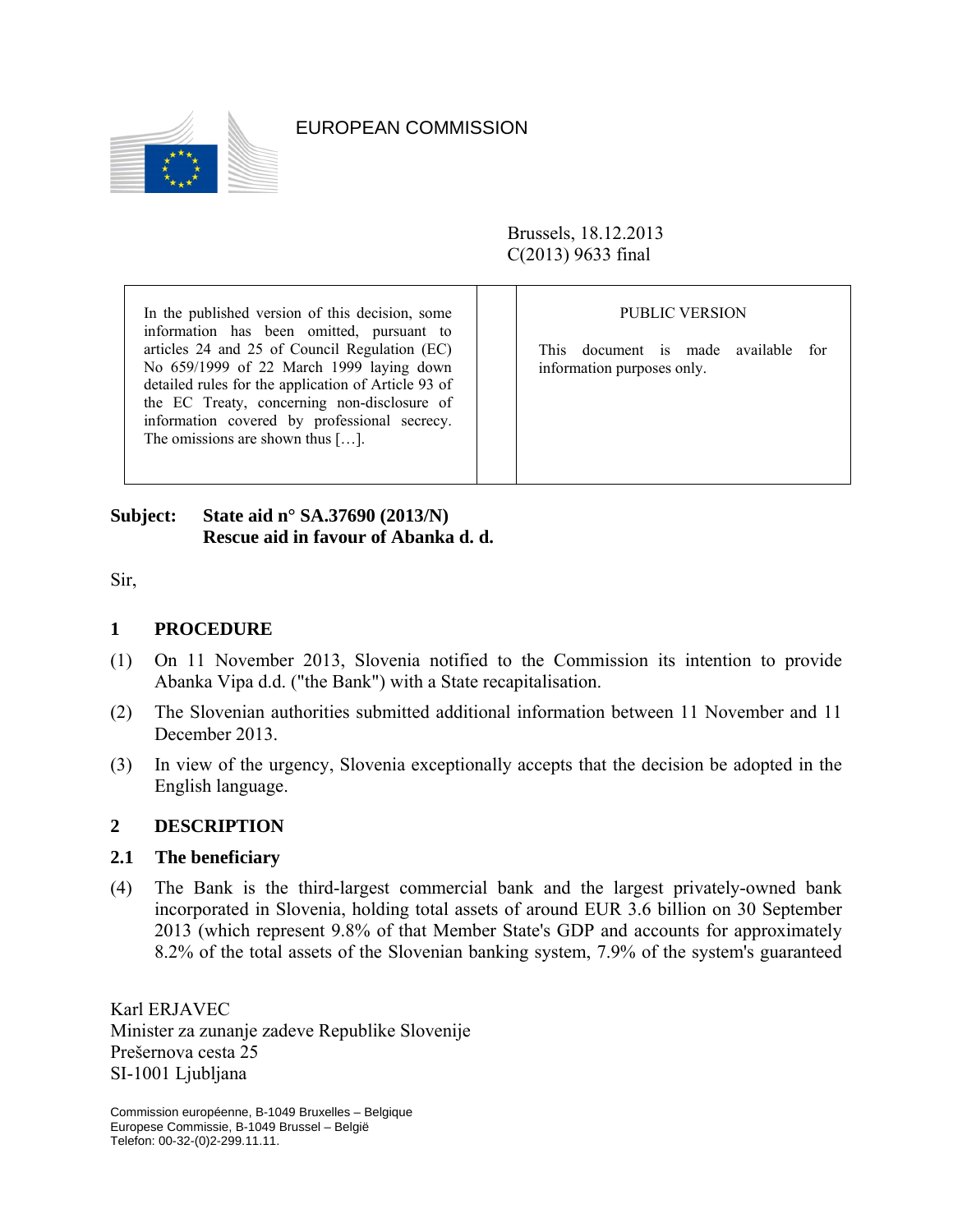deposits and 8.1% of the system's loans to the non-banking sector). Liabilities of the Bank to other banks and financial institutions in Slovenia are also significant as they account for shares of 13.5% and 6.2% respectively in the Slovenian banking system. The Bank is a joint stock company, which has been listed on the Ljubljana Stock Exchange since October 2008. As of 31 December 2012, the Bank had a network of 41 branches throughout Slovenia and employed 880 people. It also operates through an e-banking and mobile banking platform.

- (5) The Bank operates a universal banking model with operations in commercial, treasury and investment banking. Its banking services are complemented by bancassurance products, leasing and factoring services, project finance and real estate management carried out by six subsidiaries (Afaktor d.o.o., Argolina d.o.o., Aleasing d.o.o, Analožbe d.o.o., ASA Aleasing d.o.o., Anepremičnine d.o.o.). The Bank's international operations comprise factoring and leasing services in Serbia and in Bosnia and Herzegovina. It has a network of correspondent banks across the globe to meet customer needs with regards to international transactions and payments.
- (6) At 31 December 2012, the Bank's market shares (as part of total volume of the Slovenian banking sector) of loans to corporate and retail customers were 8.8% (down from 9.9% at 31 December 2011) and 6.5% (up from 6.3% at 31 December 2011) respectively, while its shares of corporate and retail deposits were 10.7% (down from 12.5% at 31 December 2011) and 8% (down from 8.1% at 31 December 2011).
- (7) The loan portfolio of the Bank consists mainly of corporate loans (EUR 1.9 billion at 31 December 2012), though the Bank is currently refocusing on loans to small and mediumsized enterprises ("SMEs") and retail customers in an effort to gain higher margins and improve the quality of its loan portfolio by decreasing non-performing loans ("NPLs"). The most important source of funding for the Bank is non-bank deposits (EUR 2.1 billion at 31 December 2012, representing approximately 60% of total liabilities), of which EUR 1.2 billion comes from retail clients. Wholesale financing (representing approximately [20-30] \*% of total liabilities at 31 December 2012) mainly consists of European Central Bank ("ECB") funding and funding from the Slovenian Export and Development Bank. The Bank's outstanding hybrid instruments amount to EUR 120 million in the form of floating rate perpetual loan participation notes eligible as Tier 1 and Tier 2 capital (hereinafter "Hybrid Instruments").
- (8) The Bank's shareholders are essentially domestic, with the ten largest shareholders owning 91% of the share capital. The main shareholders of the Bank are Zavarovalnica Triglav d.d. (25.6%), Sava d.d. (23.8%), Gorenjska Banka d.d. (14.7%), Delniški Vzajemni Sklad Triglav Steber I  $(7.3\%)$  and HIT d.d.  $(6.1\%)$ .

# **2.2 The events triggering the measure and capital rising actions**

(9) The Bank has been affected by increasingly difficult operating conditions in Slovenia where the economy remains in recession. Constant growth in NPLs contributed to the inability of the Bank to cover its capital needs. The Bank had NPLs in its books of EUR 553 million at 31 December 2011, of EUR 762 million at 31 December 2012 and of EUR 954 million at 30 September 2013<sup>1</sup>.

 $\overline{a}$ 

<sup>∗</sup>  $\sum_{n=1}^{\infty}$  Confidential information.

Those figures include impairments for interests, fees and commissions in gross loan value.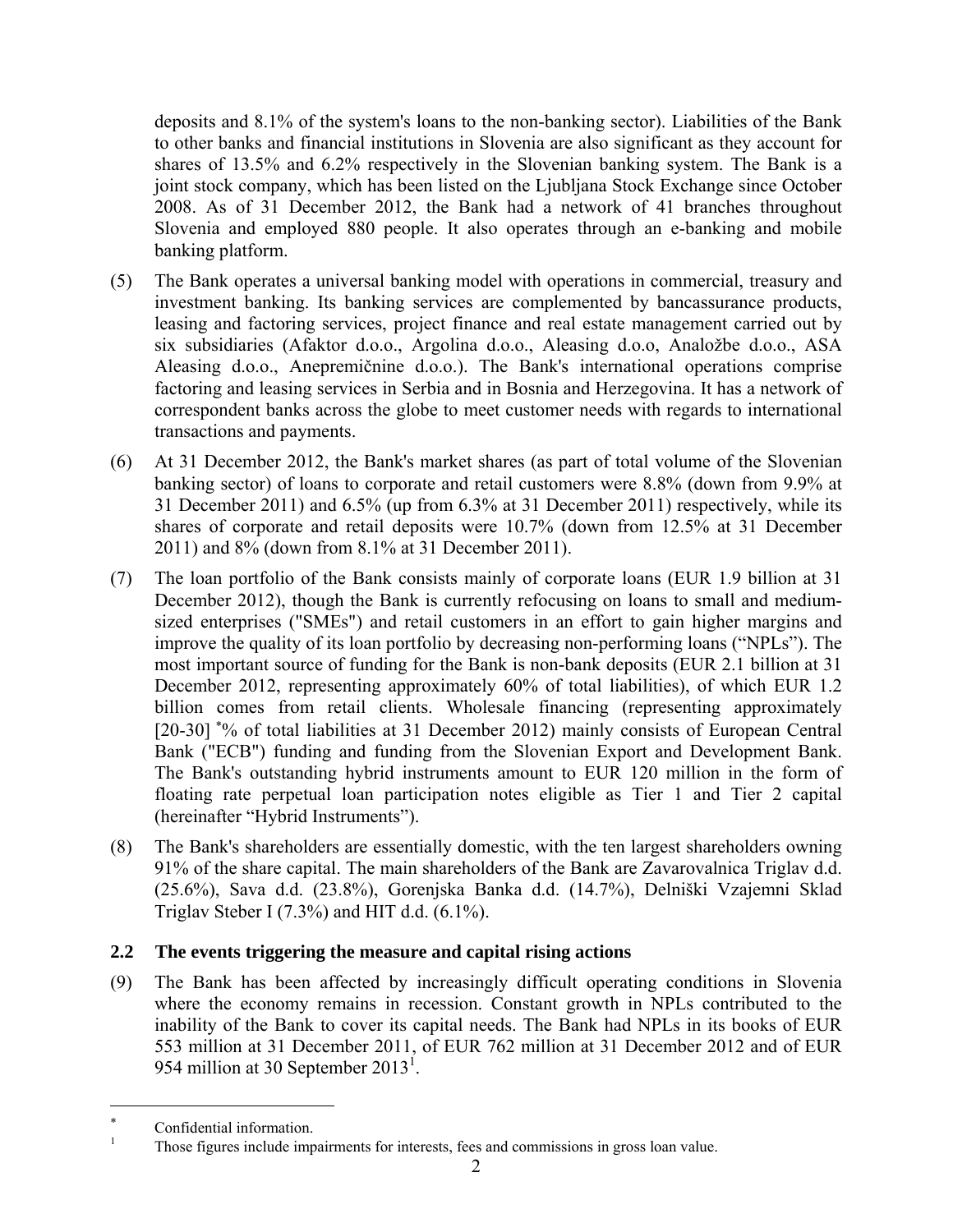- (10) Since the beginning of the financial crisis, the Bank has tried to strengthen its capital ratios. On 18 February 2013 an attempt to increase the Bank's capital by up to EUR 90 million (as approved by shareholders on 19 November 2012) failed due to insufficient subscription. Therefore, the Bank of Slovenia issued a decree requiring the Bank to increase its equity capital by EUR 90 million by 31 July 2013.
- (11) On 8 April 2013 the Bank's capital was formally reduced from EUR [20-30] million to EUR 7.2 million to cover part of its losses of the 2012 exercise and the Bank's shareholders agreed to increase the Bank's capital by EUR 90 million with the exclusion of pre-emptive rights of existing shareholders as requested by the Bank of Slovenia.
- (12) Since then several investors have shown potential interest in the Bank and may submit nonbinding offers for the capital increase. However, at present, the main concerns for potential investors in the Bank are: (i) the implementation of the planned transfer of the Bank's NPLs to Slovenia's Bank Asset Management Company ("BAMC"); (ii) the results of the Bank in the current asset quality review and stress test ("AQR/ST") covering the entire banking sector in Slovenia; (iii) a forthcoming liability management exercise on the outstanding EUR 120 million Hybrid Instruments; and (iv) the recapitalisation of the Bank. According to Slovenia, potential investors have withdrawn from negotiations, arguing that they need to have more clarity on those four items before resuming the transaction process.
- (13) Following the Bank's request, on 18 July 2013 the Slovenian government determined that the Bank meets the conditions for the transfer of NPLs to the BAMC under the Measures of the Republic of Slovenia to Strengthen the Stability of Banks Act. The Slovenian authorities also decided that before such a transfer would take place they would conduct an asset quality review and a stress test for the entire Slovenian banking sector.
- (14) Considering the time needed to conduct the AQR/ST, the evaluation of the Bank's portfolio and the transfer of assets to the BAMC, on 30 July 2013 the Bank of Slovenia extended the deadline for the payment of new cash contributions to the Bank's share capital until 31 December 2013. It required the Bank to be recapitalised by no later than 31 December 2013 in order to achieve a Core Tier 1 capital adequacy ratio of at least 9% on a consolidated basis.
- (15) Due to the withdrawal of potential private investors and the fact that the results of the AQR/ST were only announced in December 2013, it became unlikely that the deadline of 31 December 2013 for the provision of capital by private investors would be met. The results of the AQR/ST announced on 12 December 2013 by Slovenia show a total capital shortfall of EUR  $711$  million<sup>2</sup> for the Bank for the period from 2013 to 2015. In view of the deadline set by the Bank of Slovenia and the absence of private investors, Slovenia decided to inject into the Bank capital of EUR 348 million to permit the Bank to continue operating as a credit institution until a restructuring plan is approved by the Commission, thereby preserving the financial stability of the Slovenian banking sector.

# **2.3 The measure**

(16) In that context, the Republic of Slovenia decided to recapitalise the Bank (hereinafter "the Measure") in a form which would be in line with the Communication from the Commission on the application, from 1 August 2013, of State aid rules to support measures in favour of

 $\overline{2}$ 2 This capital shortfall includes the capital effect of the transfer of assets to the State's Bank Asset Management Company.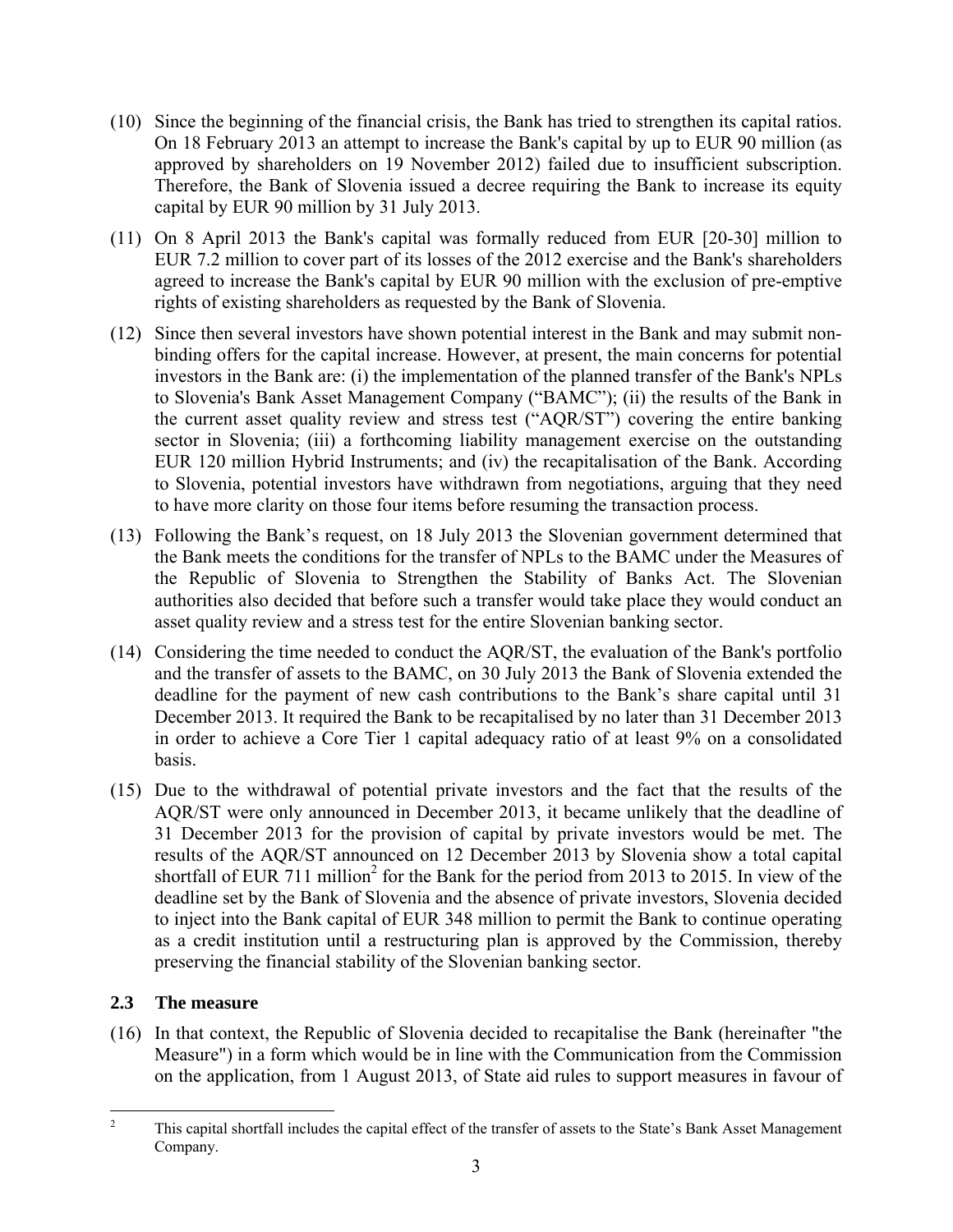banks in the context of the financial crisis<sup>3</sup> (hereinafter "the 2013 Banking Communication"). The maximum amount of the capital injection will be EUR 348 million which represents 16.6% of the total risk weighted assets<sup>4</sup> ("RWA") of the Bank. It will take the form of equity capital paid in cash.

## **3 POSITION OF THE SLOVENIAN AUTHORITIES**

- (17) Slovenia accepts that the Measure constitutes State aid and requests the Commission to find it compatible with the internal market on the basis of Article 107(3)(b) of the Treaty on the Functioning of the European Union ("TFEU"), as it is necessary in order to remedy a serious disturbance in the Slovenian economy. Slovenia considers that the Measure is (i) appropriate and well-targeted; (ii) necessary and limited to the minimum amount necessary; and (iii) proportionate as designed to minimize negative spill-over effects on competitors.
- (18) By letters of 26 November and 5 December 2013 the Bank of Slovenia stated that the situation of the Bank threatened financial stability and that, given the systemic importance of the Bank and potential disruptions in the market in case of initiation of bankruptcy proceedings, an urgent State aid intervention was necessary to ensure financial stability in Slovenia.
- (19) By letter of 9 December 2013 the Bank of Slovenia confirmed that in the absence of the Measure it will have to withdraw the banking licence of the Bank.
- (20) Slovenia also gave a number of commitments. In particular, Slovenia commits that the Bank will comply with an advertisement ban, a coupon and dividend ban and an acquisition ban, the terms of which are set forth in the Annex. Slovenia also commits that the Bank will cap the remuneration of management and will implement a remuneration policy in line with point 38 of the 2013 Banking Communication.
- (21) Furthermore Slovenia commits to submit a restructuring plan in line with the Commission's Communication of 23 July 2009 on the return to viability and the assessment of restructuring measures in the financial sector in the current crisis under the State aid rules<sup>5</sup> (hereinafter "Restructuring Communication") and the 2013 Banking Communication within two months of the date of a Commission decision that temporarily approves the Measure as rescue aid. The restructuring plan will comply with the Restructuring Communication while taking into account the principles of burden-sharing set forth in the 2013 Banking Communication and containing measures to limit distortions of competition. Slovenia commits to submit a capital raising plan $<sup>6</sup>$  before or as a part of the submission of</sup> the restructuring plan and to comply with the 2013 Banking Communication, in particular in order to align the Measure with the requirements of its Section 3.2 ("Rescue aid in the form of recapitalisation and impaired asset measures").
- (22) In addition Slovenia commits that before any State aid is granted the Bank will write-down in full its shareholders' equity and outstanding Hybrid Instruments.

<sup>&</sup>lt;sup>2</sup><br>3 OJ C216, 30.7.2013, p. 1.

<sup>4</sup>  $\frac{4}{5}$  Based on projections as of 31 December 2013.

OJC 195, 19.8.2009, p. 9.

<sup>6</sup> See point 29 of the 2013 Banking Communication.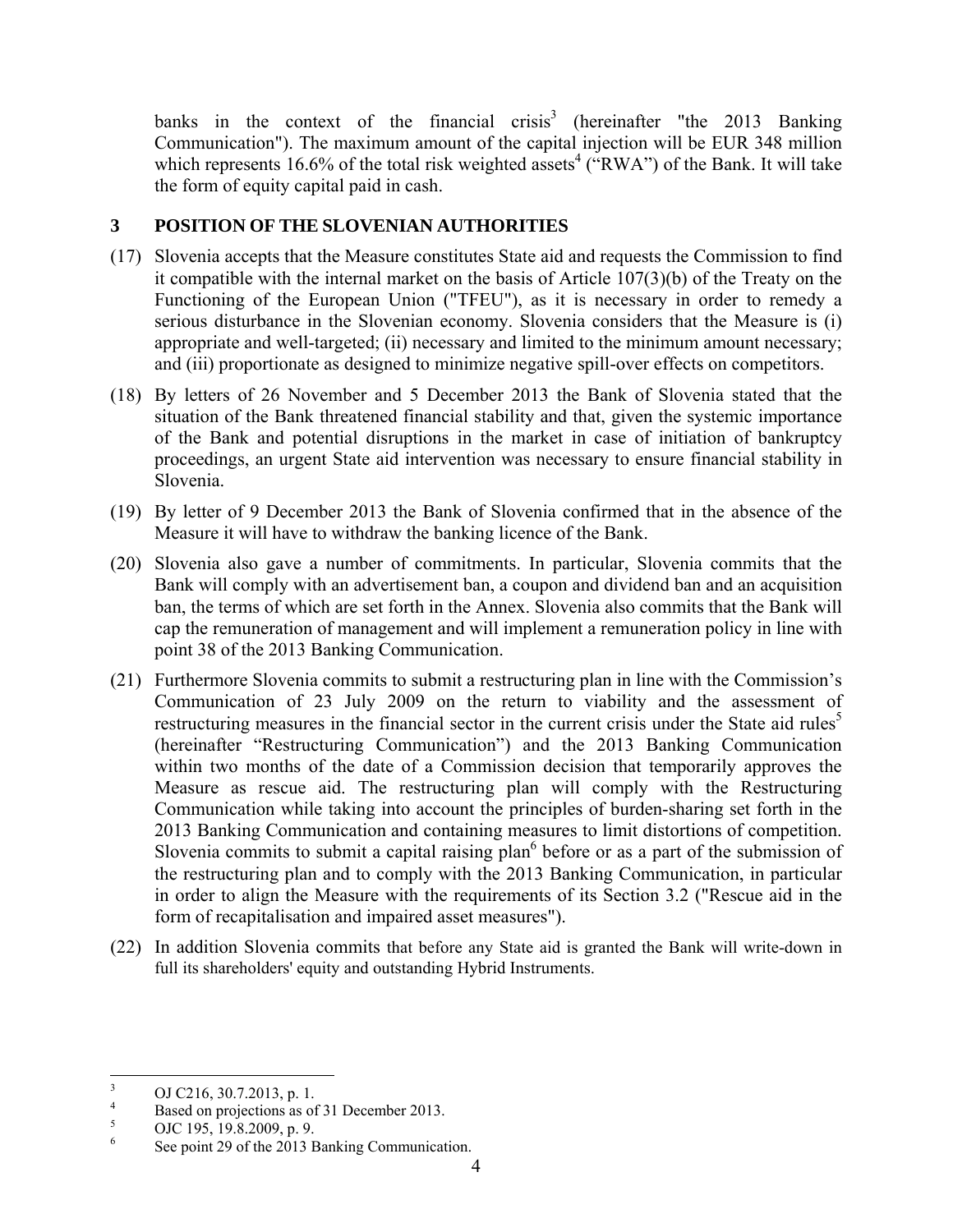### **4 ASSESSMENT**

## **4.1 Existence of State Aid**

- (23) The Commission first has to assess whether the Measure constitutes State aid within the meaning of Article 107(1) TFEU. According to that provision, State aid is any aid granted by a Member State or through State resources in any form whatsoever which distorts, or threatens to distort, competition by favouring certain undertakings, in so far as it affects trade between Member States. The Commission in that context observes that the Slovenian authorities do not dispute that the Measure constitutes State aid.
- (24) The Commission observes that the Measure is granted by Slovenia and is directly financed through State resources.
- (25) The Measure confers an advantage to the beneficiary of the aid, the Bank. In particular, the measure allows the Bank to improve its capital adequacy and meet the applicable capital requirements. In the circumstances in which the Bank finds itself, no private operator acting on the basis of market logic would provide capital resources to the Bank, which is confirmed by the absence of private investors currently willing to provide capital. Since the Measure is available only to the Bank, the Measure confers a selective advantage to it.
- (26) The Measure distorts competition as it allows the Bank to obtain capital resources necessary to avoid insolvency and continue operating in the market, while it would have to exit the market without the Measure.
- (27) The Measure also affects trade between Member States as the Bank competes in the Slovenian market, where some of the Bank's competitors are subsidiaries and branches of foreign banks.
- (28) On the basis of the forgoing, the Commission considers that the Measure fulfils all the conditions laid down in Article 107(1) TFEU and that the Measure qualifies as State aid to the Bank. Slovenia does not dispute that finding.

# **4.2 Compatibility of the aid**

(29) As regards compatibility with the internal market of the Measure provided to the Bank, the Commission must first determine whether the aid can be assessed under Article 107(3)(b) TFEU, i.e. whether the aid remedies a serious disturbance in the economy of Slovenia. Subsequently, the Commission, applying that legal basis, has to assess whether the notified aid measure is compatible with the internal market.

# *4.2.1 Legal basis for the compatibility assessment*

(30) Article 107(3)(b) TFEU enables the Commission to find aid compatible with the internal market if it is "to remedy a serious disturbance in the economy of a Member State." The Commission has acknowledged that the global financial crisis may create a serious disturbance in the economy of a Member State which can be addressed through State measures supporting financial institutions. This has been successively detailed and developed in the six Crisis Communications<sup>7</sup> as well as in the 2013 Banking Communication.

<sup>-&</sup>lt;br>7 Communication on the application of State aid rules to measures taken in relation to financial institutions in the context of the current global financial crisis (*"2008 Banking Communication"*), OJ C 270, 25.10.2008, p. 8; Communication on the recapitalisation of financial institutions in the current financial crisis: limitation of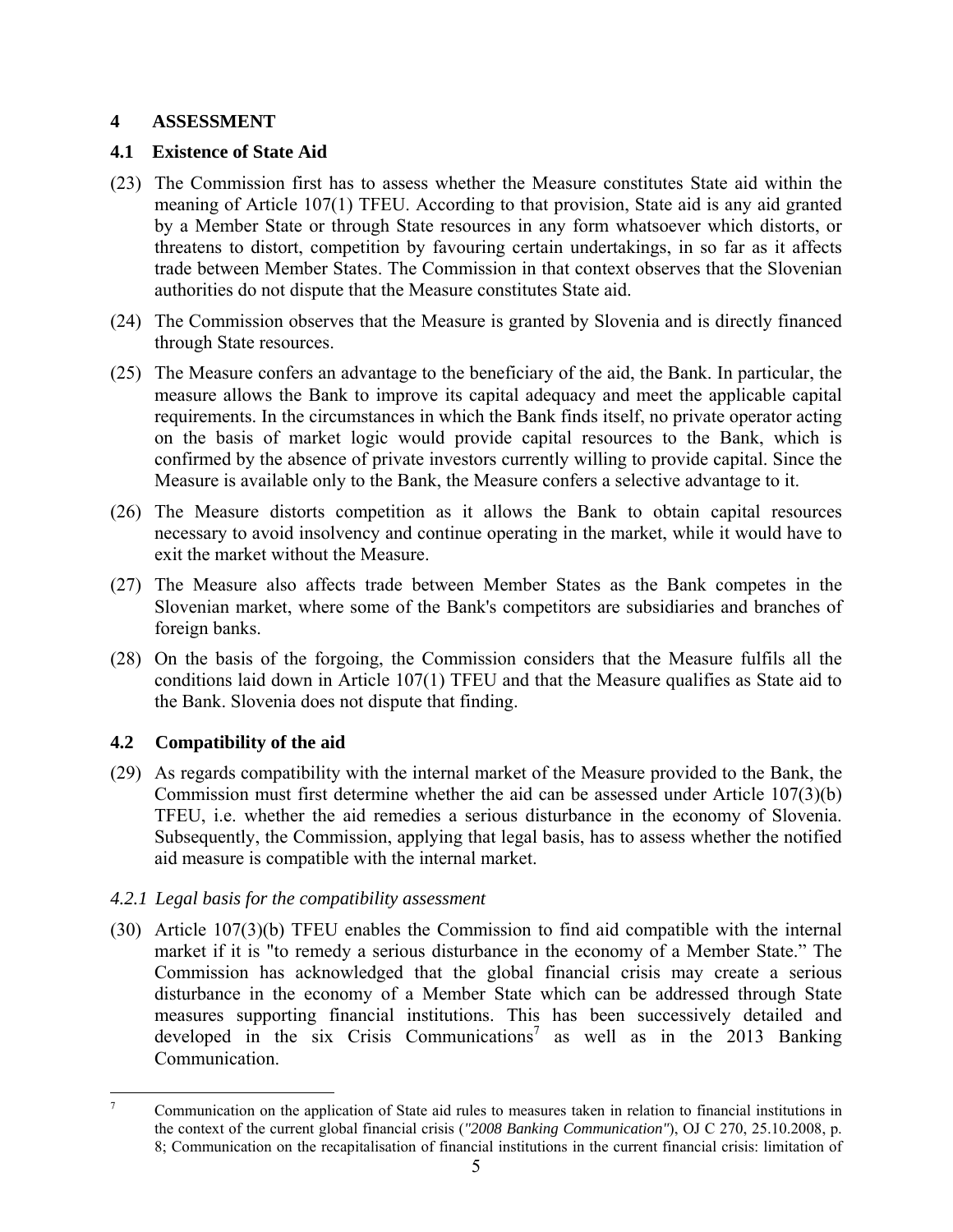- (31) According to point 50 of the 2013 Banking Communication, a recapitalisation can be exceptionally authorised by the Commission on a temporary basis as rescue aid before a restructuring plan is approved only if that measure is urgently required to preserve financial stability.
- (32) The Commission observes that market conditions have remained difficult globally since the end of 2008. The Commission notes that Slovenia, in particular, has been severely hit by the financial, economic and sovereign crisis. There has been a significant increase of the level of NPLs as a result of the economic downturn combined with the increase of bankruptcies of Slovenian firms and the exposure of the Slovenian banks to problematic sectors.
- (33) In view of the above the Commission considers that the Measure has to be examined under Article 107(3)(b) TFEU.

### *4.2.2 Compatibility assessment*

(34) In order for an aid to be compatible under Article 107(3)(b) TFEU it must comply with the general criteria for compatibility of state aid:

a. *Appropriateness*: The aid has to be well targeted in order to be able to effectively achieve the objective of remedying a serious disturbance in the economy. This would not be the case if the measure were not appropriate to remedy the disturbance.

b. *Necessity*: The aid measure must, in its amount and form, be necessary to achieve the objective. That implies that it must be of the minimum amount necessary to reach the objective, and take the form most appropriate to remedy the disturbance.

c. *Proportionality*: The positive effects of the measure must be properly balanced against the distortions of competition, in order for the distortions to be limited to the minimum necessary to reach the measure's objectives.

(35) Section 3.2 of the 2013 Banking Communication further states that rescue aid, given its exceptional character, must also comply with the more specific and stringent following criteria:

a. It must be necessary to preserve financial stability, and the competent supervisory authority should confirm that a current capital shortfall exists which would force the supervisor to withdraw the banking licence of the bank immediately in the absence of the rescue aid.

b. It must comply with the remuneration and burden-sharing rules set out in the Recapitalisation Communication, the 2011 Prolongation Communication, and the Impaired Assets Communication.

aid to the minimum necessary and safeguards against undue distortions of competition (*"Recapitalisation Communication"*), OJ C 10, 15.1.2009, p. 2; Communication from the Commission on the treatment of impaired assets in the Community financial sector (*"Impaired Assets Communication"*), OJ C 72, 26.3.2009, p. 1; the Restructuring Communication; Communication from the Commission on the application, from 1 January 2011, of State aid rules to support measures in favour of financial institutions in the context of the financial crisis ("*2010 Prolongation Communication"*), OJ C 329, 7.12.2010, p. 7 and Communication from the Commission on the application, from 1 January 2012, of State aid rules to support measures in favour of financial institutions in the context of the financial crisis ("*2011 Prolongation Communication*), OJ C 356, 6.12.2011, p. 7.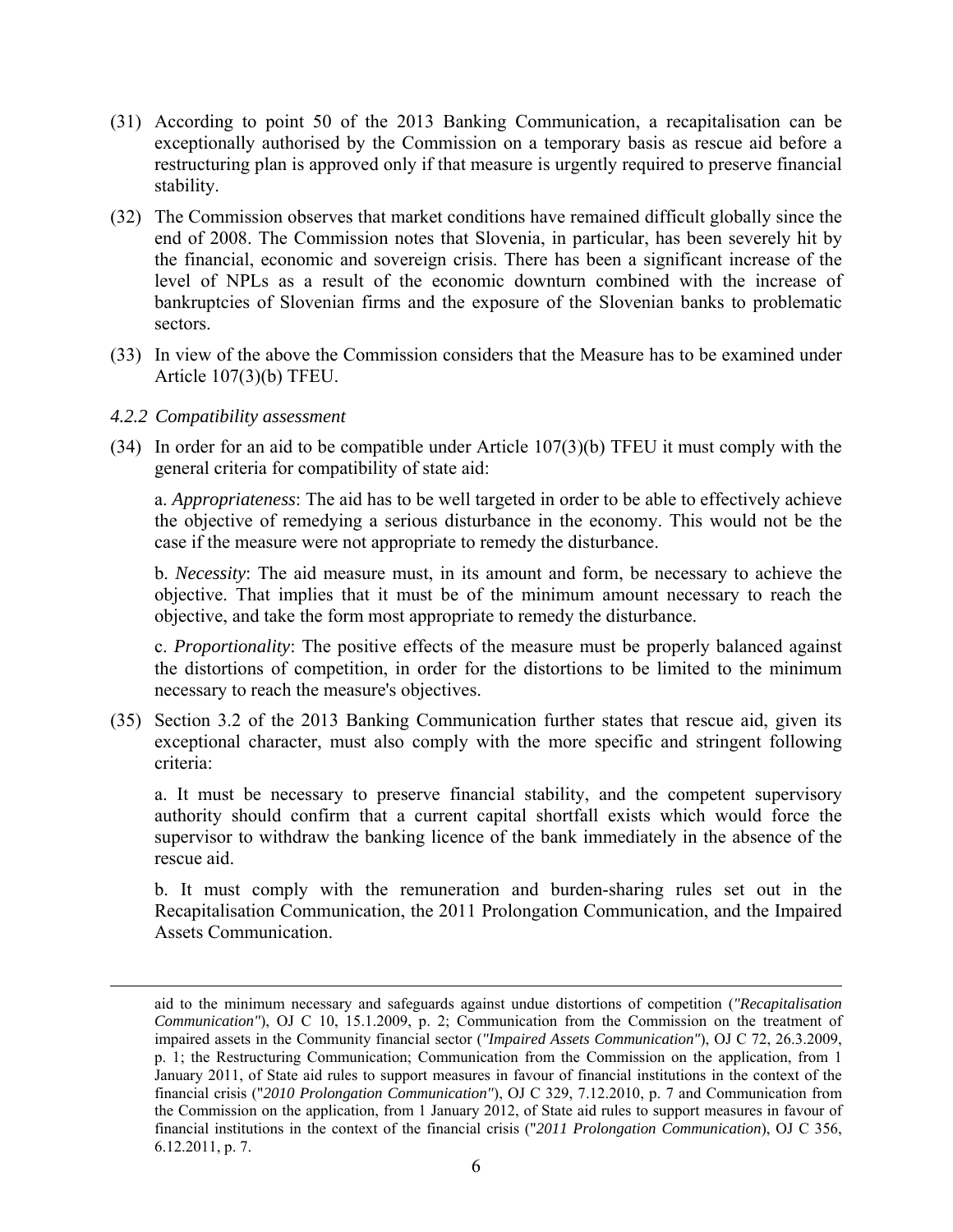c. When the rescue aid takes the form of a recapitalisation or an impaired asset measure, the burden-sharing requirements set out in the 2013 Banking Communication must be implemented as part of the rescue aid. Alternatively, the recapitalisation or the impaired asset measure must be arranged in a manner that allows for the implementation of the burden-sharing in a second stage.

#### *a. Appropriateness of the Measure*

- (36) According to point 50 of the 2013 Banking Communication, a Member State invoking a rescue recapitalisation for financial stability reasons, has to provide the Commission an exante analysis from the supervisory authority confirming that a current capital shortfall exists, which would force the supervisor to withdraw its banking licence immediately in the absence of such a measure. Moreover, the analysis has to demonstrate that the exceptional risk to financial stability cannot be averted with private capital in a sufficiently short period of time or by any other less distorting measure such as a State guarantee.
- (37) The Measure must be appropriate to remedy a serious disturbance in the Slovenian economy. In the present case, the Measure aims at improving the Bank's capital adequacy in order to avoid the imminent withdrawal of its banking licence, and the resulting destabilisation of the rest of the banking system in Slovenia.
- (38) By letters of 26 November and 5 December 2013 the Bank of Slovenia states that the situation of the Bank threatens financial stability and that the State intervention is therefore necessary to avoid a serious disturbance in the economy. In that respect the Commission notes that the Bank is the third-largest bank in Slovenia in terms of assets, deposits and loans to the non-banking sector (8.2% of total assets of the banking sector). Therefore a bankruptcy of the Bank could seriously destabilise the rest of the banking sector. In particular depositors would lose confidence in the banking system and would be likely to withdraw their deposits on a massive scale. Similarly, the confidence of investors would be seriously affected, and the banks and the State would face difficulties to obtain funding from the markets.
- (39) Such developments would destabilise the Slovenian financial markets and trigger a general crisis of confidence at the present delicate juncture, where the results of the AQR/ST have been published and solutions for the major Slovenian banks are urgently awaited by the markets.
- (40) The Commission has in addition assessed that without the proposed Measure the Bank would show negative equity and would not have the capital resources necessary to meet the applicable regulatory capital requirements.
- (41) On the basis of the AQR/ST results the Commission has evaluated that the need for immediate additional loan loss provisions to be booked by 31 December 2013 will result in a negative capital of EUR -278 million at 1 January 2013. Even taking into account the intended full burden-sharing by subordinated debt holders, the Bank would still have a negative capital of EUR -158 million at 31 December 2013. In such a situation no market economy investor would be prepared to provide the necessary capital because the prospects for return on investment would be largely negative.
- (42) That current capital shortfall would force the Bank of Slovenia to start an insolvency procedure and withdraw the licence of the Bank. The Bank of Slovenia has confirmed in its letter of 9 December 2013 that in the absence of the Measure it would withdraw the Bank's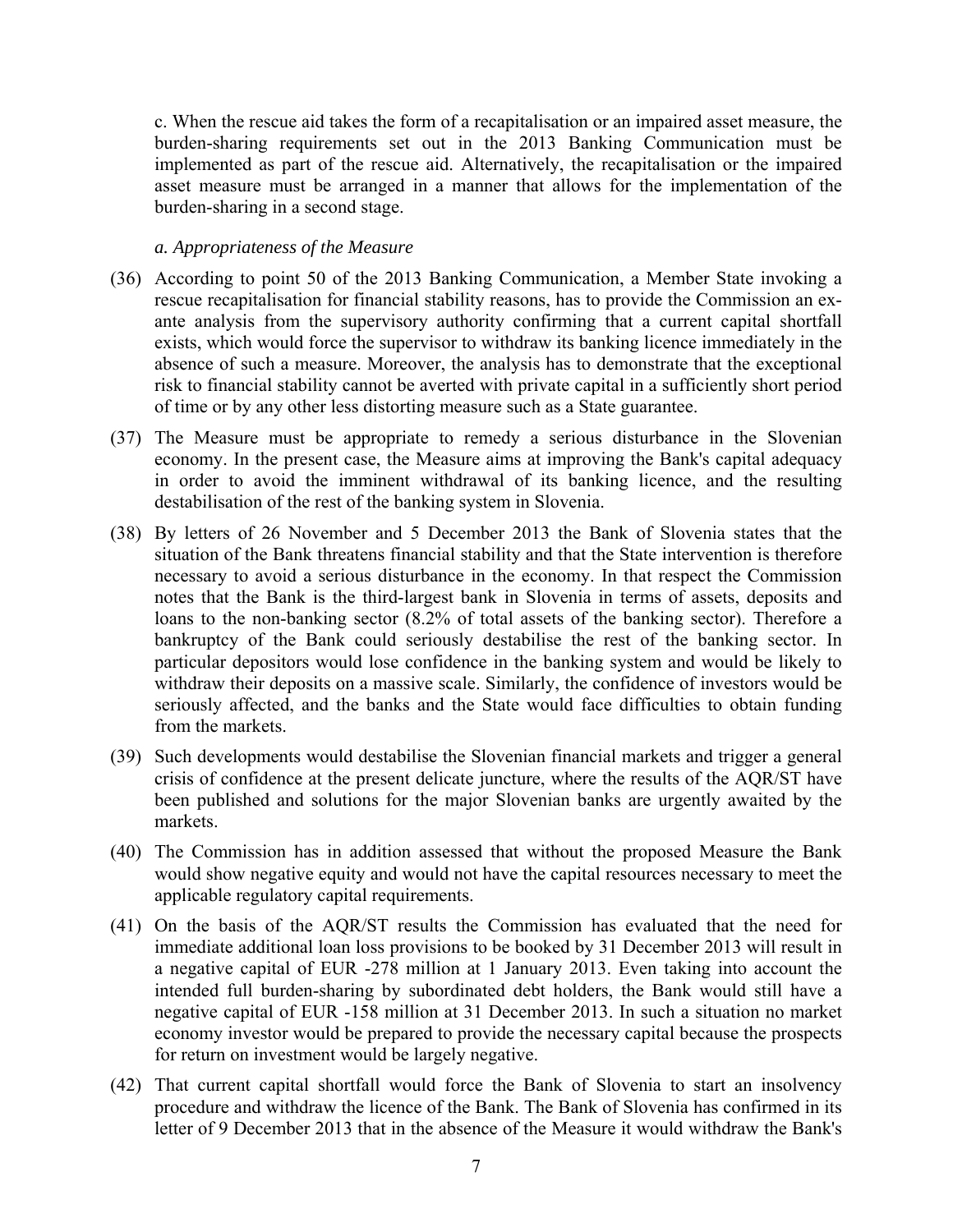banking licence. The Commission also notes that the calculation of the capital shortfall has been based on the AQR/ST, a credible exercise carried out by several external experts.

- (43) The analysis also shows that the Bank engaged discussions with potential private investors in the first semester of 2013. However potential investors withdrew from negotiations, seeking more clarity before resuming the transaction process on the implementation of the planned transfer of the Bank's NPLs to the BAMC, the follow-up on the results of the Bank under the AQR/ST, a forthcoming liability management exercise on the outstanding EUR 120 million Hybrid Instruments and the recapitalisation of the Bank. Under those circumstances, it is not possible to attract private capital in the short period before 31 December 2013. This is even more so as, after the necessary provisioning, the capital will be negative, meaning that any investor would need to put more capital into the Bank than the resulting equity level from that recapitalisation.
- (44) The Commission also notes that the Bank has not complied with the Bank of Slovenia's capital requirements since 31 December 2011 and that the Bank of Slovenia has asked the Bank repeatedly to shore up its capital. Despite negotiations engaged with private investors, the Bank has not been able to attract private capital since 2011. The Bank of Slovenia explained that given that prolonged period of under-capitalisation in combination with the now published results of the AQR/ST it cannot accept a further delay in carrying out the necessary capital raising, in view of the increased risk for financial stability, and would therefore have to withdraw the banking licence. The risk to financial stability is reinforced by the announcement of the overall AQR/ST results on 12 December 2013, creating expectations in the markets for quick and determined action. The absence of such action for the Bank, in particular while at the same time measures are implemented for other major banks covered by the AQR/ST, would create a serious risk for the Bank, and, given its size and importance for the Slovenian financial system, for financial stability overall.
- (45) The Measure also enables the Bank to maintain its access to funding from the ECB. The Bank has approximately EUR 450 million of funding from the ECB, which is necessary for the Bank to continue its operations. Losing that source of funding would trigger the bankruptcy of the Bank as it could not replace the ECB funding by alternative private sources of funding. In order to maintain its access to ECB funding, the Bank needs to be recapitalised to a minimum capital adequacy ratio of 8%. In addition, the Bank of Slovenia requires an operational buffer of 1% resulting in a minimum capital adequacy ratio of 9%. Therefore a recapitalisation to 9% (including a buffer of 1% for operational reasons) is justified in the present case.
- (46) For all the above reasons, the Measure is appropriate because it effectively achieves its objective of remedying a serious disturbance in the economy and maintaining financial stability.

#### *b. Necessity – limitation of the aid to the minimum and burden sharing*

(47) The aid measure must, in its amount and form, be necessary to achieve its objective. That requirement implies that the State recapitalisation must be of the minimum amount necessary to reach its respective objectives. In that context, the Commission observes that the amount of the Measure will ensure that the Bank meets the minimum Core Tier 1 ratio of 9% required by the Bank of Slovenia and that it can fund its existing activities until the approval of a restructuring plan by the Commission. The Commission notes that the level of the capital adequacy ratio which will be achieved by the Measure is in line with the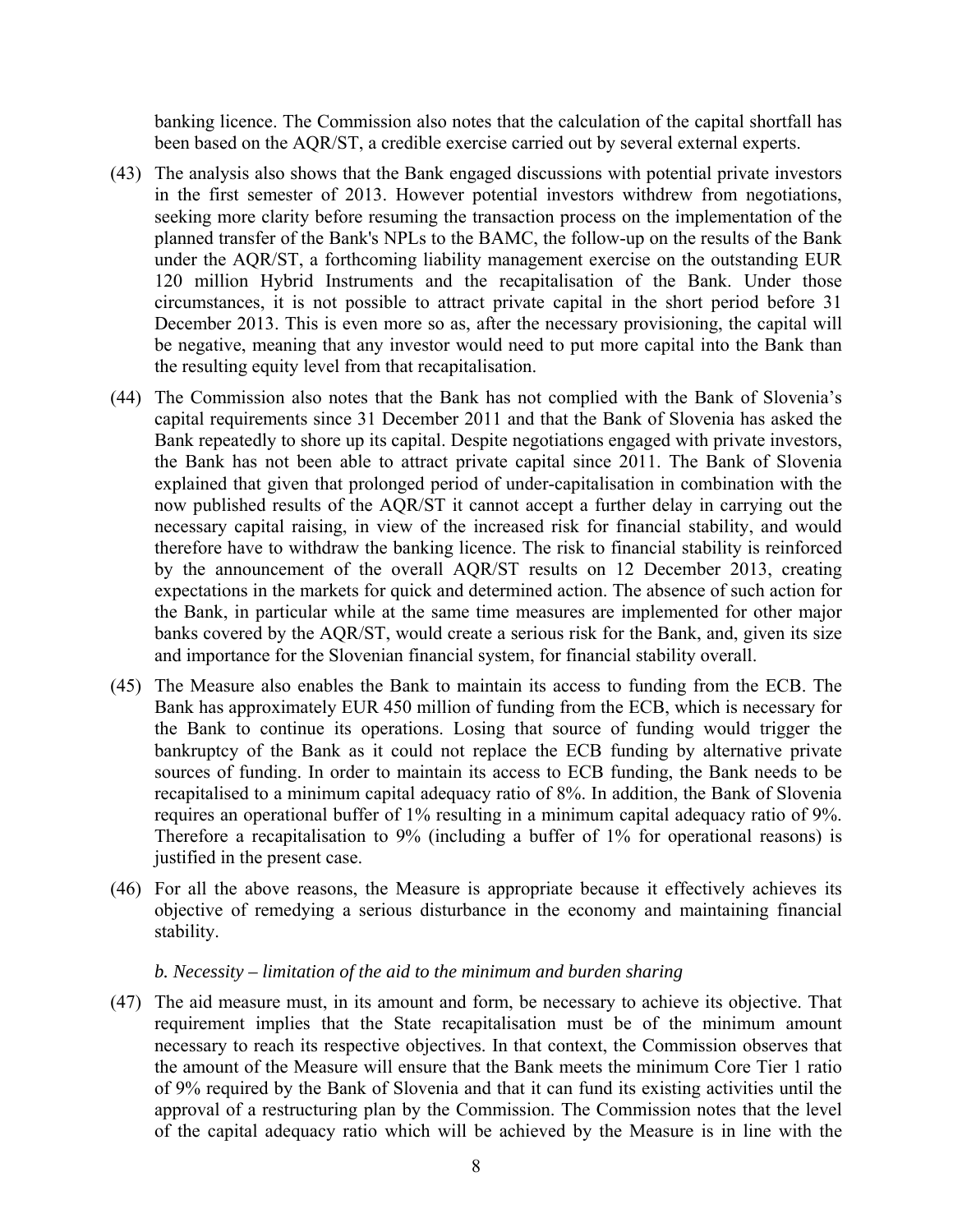minimum level authorised by the Bank of Slovenia and that it does not result in an excessively high level of capitalisation.

- (48) The amount of the State recapitalisation of EUR 348 million is based on the Bank's capital needs taking into account its losses projected for the 2013 exercise (EUR 432 million) and the bail-in of the Hybrid Instruments in the amount of EUR 120 million. Those projected losses are in line with the outcome of the AQR/ST (EUR 448 million). The State recapitalisation does not take into account the full capital shortfall of EUR 711 million identified by the AQR/ST under the adverse scenario for the period from 2013 to 2015. The amount of the State recapitalisation is based on the minimum necessary capital needed in the short term to avoid the removal of the Bank's banking licence without factoring in the total capital shortfall over the period from 2013 to 2015. In particular the State recapitalisation does not cover the expected losses identified under the AQR/ST for the years 2014 and 2015. The capital injection can hence be considered limited to the minimum necessary until a restructuring plan can be approved by the Commission.
- (49) Further, Slovenia has committed that the State recapitalisation will not be implemented before the Bank's shareholders' equity and the outstanding EUR 120 million of Hybrid Instruments have been fully written down. The Commission notes that the contribution of shareholders and Hybrid Instruments holders is achieved to the maximum extent possible, thus ensuring adequate burden-sharing. The commitment regarding burden-sharing hence complies with the Restructuring Communication supplemented by the 2013 Banking Communication.

## *c. Proportionality – measures limiting negative spill-over effects*

(50) The Measure is in line with requirements of points 50 to 53 of the 2013 Banking Communication. The Slovenian authorities provided the following commitments:

(i) to submit a restructuring plan in line with the Restructuring Communication and the 2013 Banking Communication within two months of the date of this decision temporarily approving the aid;

(ii) to submit a capital rising plan<sup>8</sup> before or as a part of the submission of the restructuring plan;

(iii) to comply with the 2013 Banking Communication, in particular to align the measures with the requirements of its Section 3.2;

(iv) to ensure that the Bank will refrain from advertising referring to State support and from employing any aggressive commercial strategies which would not take place without the support of the Member State.

(51) In addition Slovenia commits that the Bank will respect a coupon and dividend ban and an acquisition ban, the terms of which are set forth in the Annex. Furthermore Slovenia commits that the Bank will cap the remuneration of its management and will implement a remuneration policy in line with point 38 of the 2013 Banking Communication, so as to ensure that the total remuneration of members of the bodies and management shall not exceed 15 times the national average salary in Slovenia or 10 times the average salary of the Bank, whichever is higher.

 $\overline{a}$ 8 See point 29 of the 2013 Banking Communication.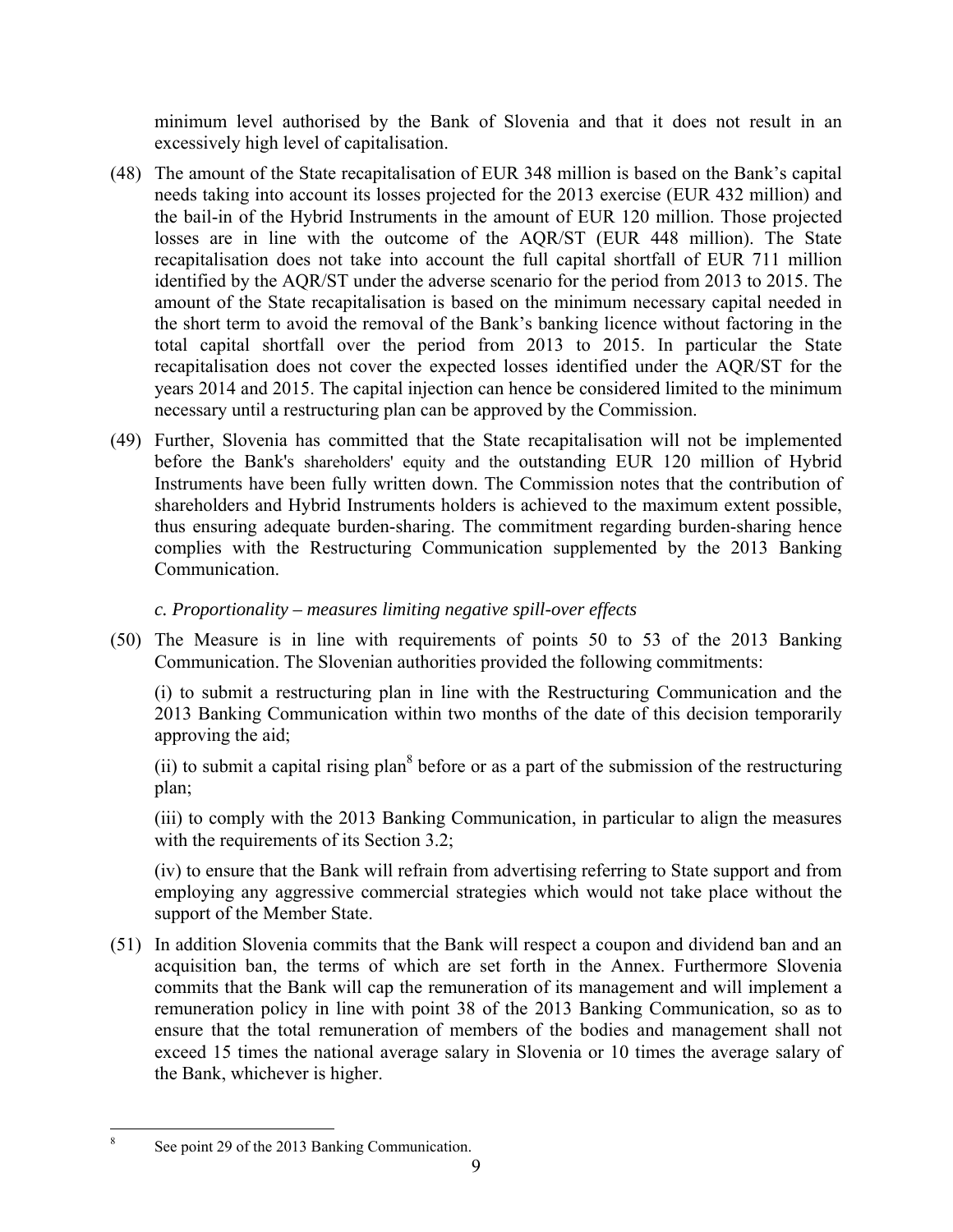(52) Therefore, taking into consideration the capital shortfall of the Bank (up to EUR 711 million) combined with the need to maintain financial stability in Slovenia, the Commission considers that the Measure minimises the distortions of competition caused by the aid during the rescue period.

### **5 CONCLUSION**

- (53) The Measure notified by the Republic of Slovenia for the benefit of Abanka Vipa d.d. in form of a State recapitalisation of up to EUR 348 million constitutes State aid pursuant to Article 107(1) TFEU.
- (54) The Measure is temporarily compatible with the internal market for reasons of financial stability on the basis of Article 107(3)(b) TFEU in light of the 2013 Banking Communication.
- (55) The Measure is accordingly approved for two months or, if Slovenia submits a restructuring plan within two months from the date of this decision, until the Commission adopts a final decision on the restructuring plan.
- (56) The Commission notes that Slovenia exceptionally accepts that the adoption of the decision be in the English language.

If this letter contains confidential information which should not be disclosed to third parties, please inform the Commission within fifteen working days of the date of receipt. If the Commission does not receive a reasoned request by that deadline, you will be deemed to agree to the disclosure to third parties and to the publication of the full text of the letter in the authentic language on the Internet site:

<http://ec.europa.eu/competition/elojade/isef/index.cfm>

Your request should be sent by registered letter or fax to:

European Commission Directorate-General for Competition State Aid Greffe B-1049 Brussels Fax No: (+32)-2-296.12.42

> Yours faithfully, For the Commission

Joaquín ALMUNIA Vice-President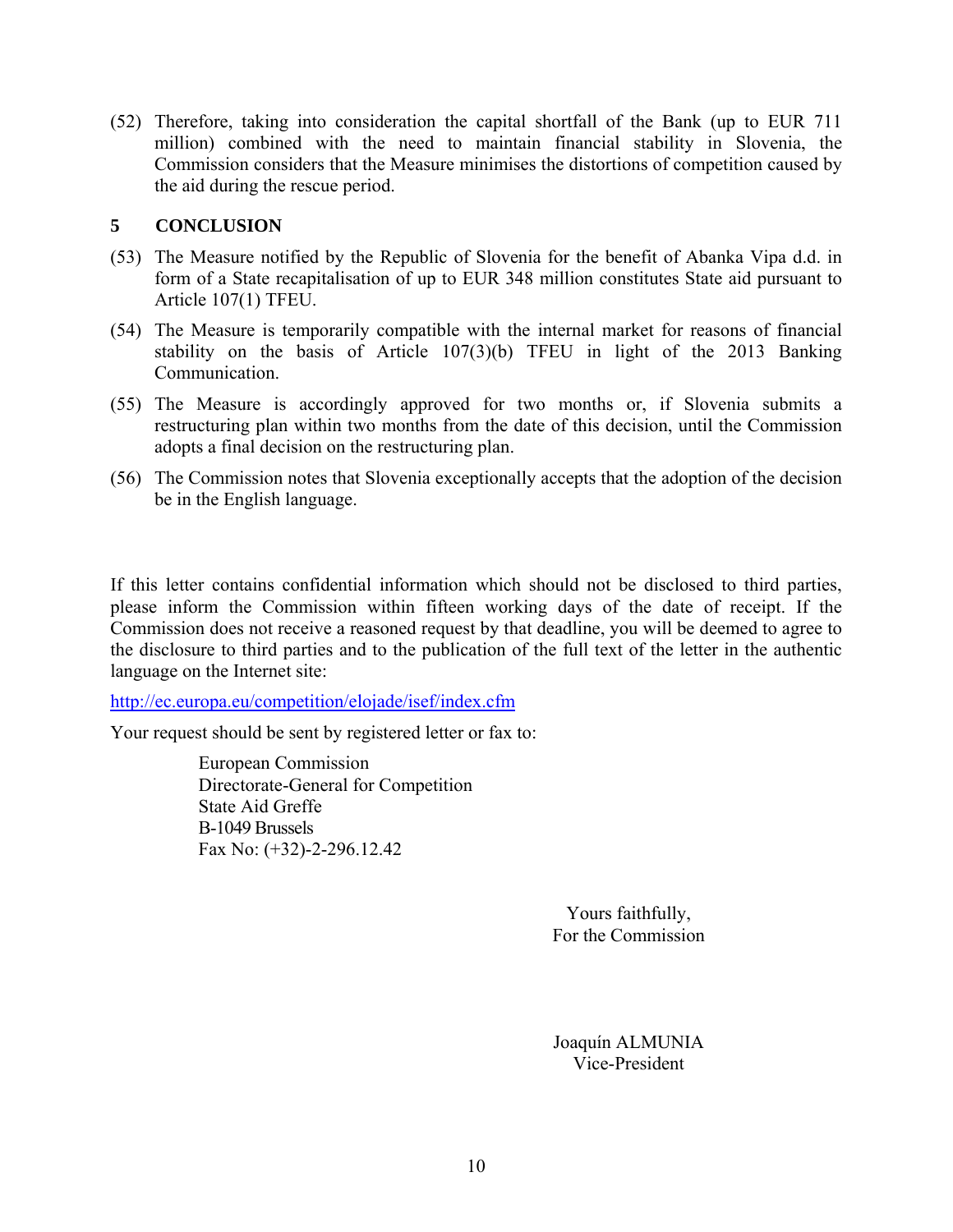### **ANNEX**

#### **Commitments provided by Slovenia in respect to Abanka**

The Republic of Slovenia ("Slovenia") commits to implement in particular the measures and actions and to achieve the objectives listed below (the "Commitments") which are integral part of the current Decision.

The Commitments shall take effect upon the date of adoption of the current decision.

A. Behavioral safeguards:

- (i) To impose a ban on advertising related to the State support on the beneficiary and to prevent it from employing any aggressive commercial strategies which would not take place without State support (an advertisement ban);
- (ii) To impose a dividend ban on the beneficiary of the aid for the rescue period (a dividend ban);
- (iii) To ensure that the beneficiary will not pay coupons on hybrid capital during the rescue period, i.e. until the Commission adopts a restructuring decision, where the bank has no legal obligations to proceed with such payment. Coupons on hybrid capital held by the State may be paid, unless such payments would trigger coupon payments to other investors that otherwise would not be obligatory (a hybrid coupon ban);
- (iv) To impose a ban on acquiring any stake in any undertaking. That prohibition covers both undertakings which have the legal form of a company and bundles of assets which form a business. That ban will apply for the recue period. Despite the ban the Bank may acquire stakes in undertakings provided that the purchase price paid for any acquisition is less that 0.01% of the balance sheet size of the beneficiary at the date of the recapitalisation and that the cumulative purchase price paid for all such acquisitions over the whole restructuring period is less than 0.025% of the balance sheet size at the date of the recapitalisation. The ban does not cover acquisitions that take place in the course of the banking business in the management of existing claims towards ailing firms (an acquisition ban); and
- (v) To ensure that pre-defined maximum limitation in the remuneration policy for the members of the bodies and management of the Bank are imposed (a cap for the remuneration of management). In any case, for the whole restructuring period the total remuneration (excluding social contributions) to any board member, senior manager and employee performing special tasks will be restricted to an appropriate level. The total